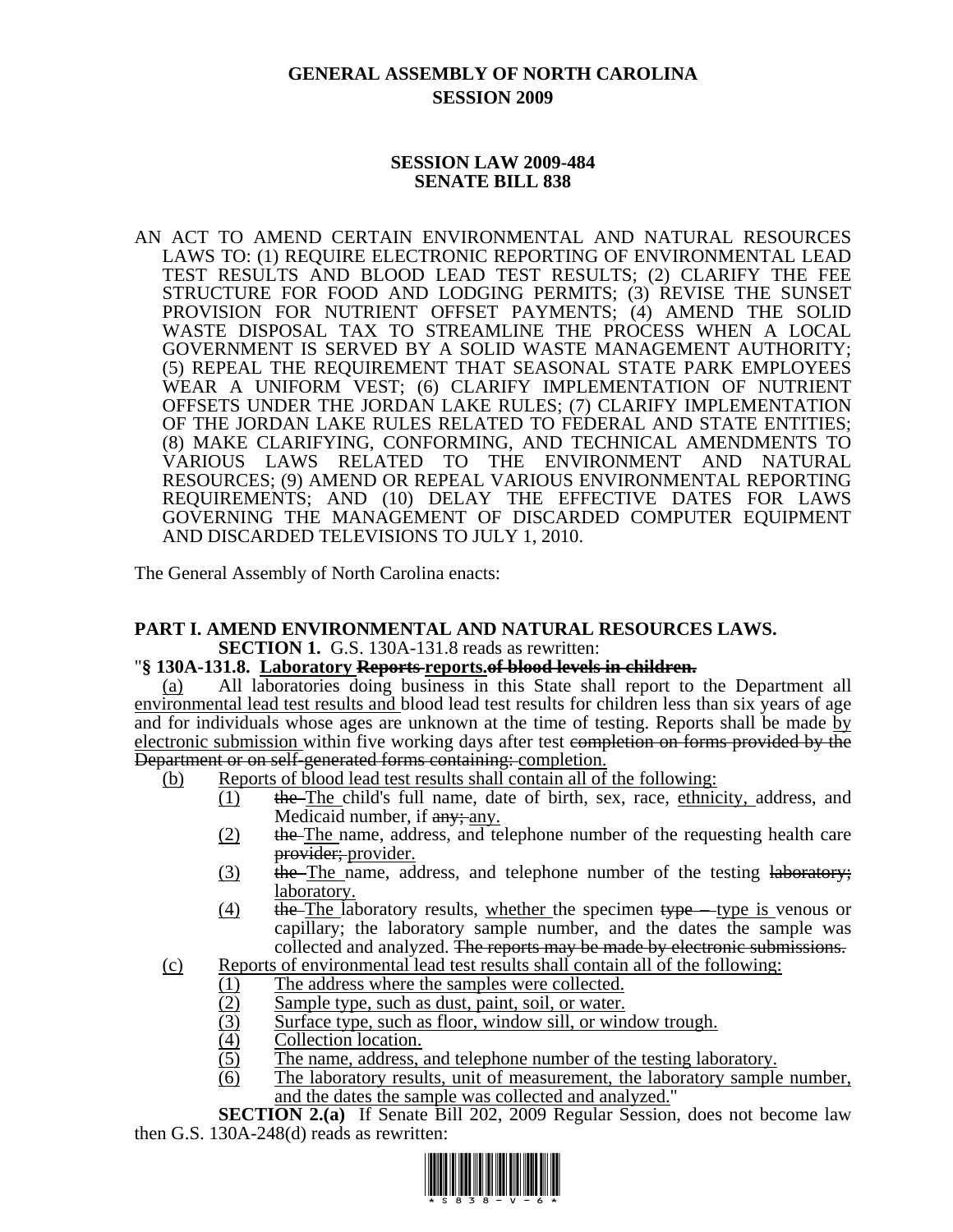"(d) The Department shall charge each establishment subject to this section, except nutrition programs for the elderly administered by the Division of Aging and Adult Services of the Department of Health and Human Services, establishments that prepare and sell meat food products or poultry products, and public school cafeterias, an annual fee of fifty dollars (\$50.00). cafeterias, a fee of fifty dollars (\$50.00) for each permit issued. This fee shall be reassessed annually for permits that do not expire. The Commission shall adopt rules to implement this subsection. Fees collected under this subsection shall be used for State and local food, lodging, and institution sanitation programs and activities. No more than thirty-three and one-third percent (33 1/3%) of the fees collected under this subsection may be used to support State health programs and activities."

**SECTION 2.(b)** If Senate Bill 202, 2009 Regular Session, does become law then G.S. 130A-248(d) reads as rewritten:

"(d) The Department shall charge each establishment subject to this section, except nutrition programs for the elderly administered by the Division of Aging and Adult Services of the Department of Health and Human Services, establishments that prepare and sell meat food products or poultry products, and public school cafeterias, an annual a fee of seventy-five dollars (\$75.00). (\$75.00) for each permit issued. This fee shall be reassessed annually for permits that do not expire. The Commission shall adopt rules to implement this subsection. Fees collected under this subsection shall be used for State and local food, lodging, and institution sanitation programs and activities. No more than thirty-three and one-third percent (33 1/3%) of the fees collected under this subsection may be used to support State health programs and activities."

**SECTION 3.(a)** Section 2 of S.L. 2007-438 reads as rewritten:

**"SECTION 2.** No later than <del>1 September 2009,</del>1 September 2010, the Department of Environment and Natural Resources shall develop and implement a plan to transition the North Carolina Ecosystem Enhancement Program nutrient offset program from a fee-based program to a program based on the actual costs of providing nutrient credits. The new program shall use the least cost alternative for providing nutrient offset credits consistent with rules adopted by the Environmental Management Commission for implementation of nutrient management strategies in the Neuse River Basin and the Tar-Pamlico River Basin."

**SECTION 3.(b)** Section 5 of S.L. 2007-438 reads as rewritten:

"**SECTION 5.** This act becomes effective 1 September 2007 and applies to all nutrient offset payments, including those set out in 15A NCAC 2B .0240, as adopted by the Environmental Management Commission on 12 January 2006. The fee schedule set out in Section 1 of this act expires <del>1 September 2009.</del> 1 September 2010."

**SECTION 4.** G.S. 105-187.63 reads as rewritten: "**§ 105-187.63. Use of tax proceeds.** 

From the taxes received pursuant to this Article, the Secretary may retain the costs of collection, not to exceed two hundred twenty-five thousand dollars (\$225,000) a year, as reimbursement to the Department. The Secretary must credit or distribute taxes received pursuant to this Article, less the cost of collection, on a quarterly basis as follows:

- (1) Fifty percent (50%) to the Inactive Hazardous Sites Cleanup Fund established by G.S. 130A-310.11.
- (2) Thirty-seven and one-half percent (37.5%) to cities and counties in the State on a per capita basis, using the most recent annual estimate of population certified by the State Budget Officer. One-half of this amount must be distributed to cities, and one-half of this amount must be distributed to counties. For purposes of this distribution, the population of a county does not include the population of a city located in the county.

A city or county is excluded from the distribution under this subdivision if it does not provide solid waste management programs and services and is not responsible by contract for payment for these programs and services. services, unless it is served by a regional solid waste management authority established under Article 22 of Chapter 153A of the General Statutes. The Department of Environment and Natural Resources must provide the Secretary with a list of the cities and counties that are excluded under this subdivision. The list must be provided by May 15 of each year and applies to distributions made in the fiscal year that begins on July 1 of that year.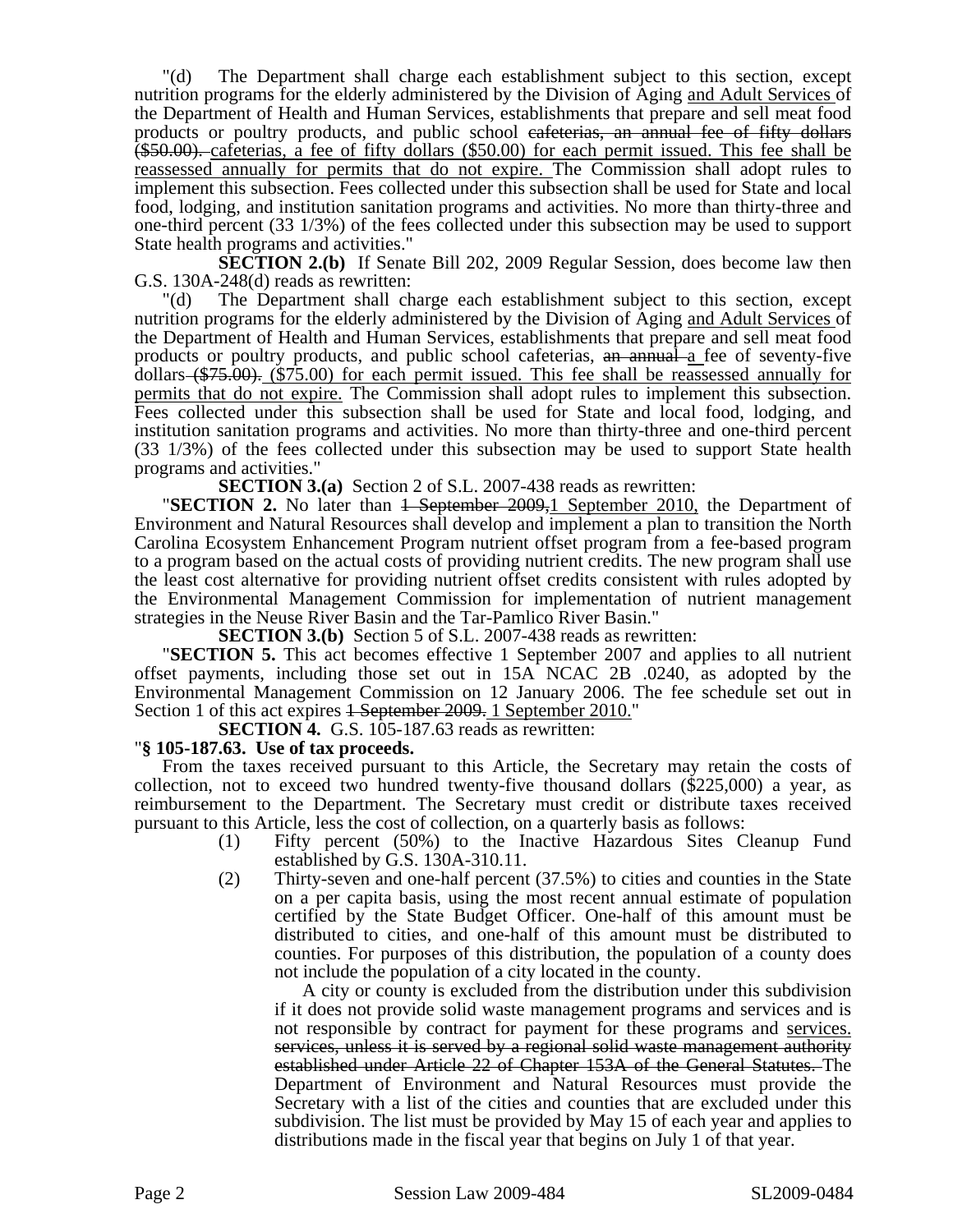Funds distributed under this subdivision must be used by a city or county solely for solid waste management programs and services. A city or county that receives funds under this subdivision and is served by a regional solid waste management authority must forward the amount it receives to that authority.

(3) Twelve and one-half percent (12.5%) to the Solid Waste Management Trust Fund established by G.S. 130A-309.12."

**SECTION 5.** G.S. 113-35.1 is repealed.

**SECTION 5.1.** Section 5 of S.L. 2009-406 reads as rewritten:

"**SECTION 5.** This act shall not be construed or implemented to:

- (1) Extend any permit or approval issued by the United States or any of its agencies or instrumentalities.
- (2) Extend any permit or approval for which the term or duration of the permit or approval is specified or determined pursuant to federal law.
- (3) Shorten the duration that any development approval would have had in the absence of this act.
- (4) Prohibit the granting of such additional extensions as are provided by law.<br>(5) Affect any administrative consent order issued by the Department
- Affect any administrative consent order issued by the Department of Environment and Natural Resources in effect or issued at any time from the effective date of this act to December 31, 2010.
- (6) Affect the ability of a government entity to revoke or modify a development approval or to accept voluntary relinquishment of a development approval by the holder of the development approval pursuant to law.
- (7) Modify any requirement of law that is necessary to retain federal delegation by the State of the authority to implement a federal law or program."

#### **PART II. AMEND CERTAIN JORDAN WATER SUPPLY NUTRIENT STRATEGY RULES.**

**SECTION 6.(a)** S.L. 2009-216 is amended by adding a new subsection to read:

"**SECTION 2.(d)** Section 2(b) of this act expires on the date that rules adopted pursuant to Section 2(c) of this act become effective."

**SECTION 6.(b)** S.L. 2009-216 is amended by adding a new subsection to read:

"**SECTION 3.(k)** Sections 3(c) through 3(i) of this act expire on the date that rules adopted pursuant to Section 3(j) of this act become effective."

**SECTION 6.(c)** Section 3(k) of S.L. 2009-216 reads as rewritten:<br>"**SECTION 3.(k)SECTION 3.(l)** No Change to Existing Regulatory Authority. – Nothing in this act shall be construed to limit, expand, or modify the authority of the Commission to undertake alternative regulatory actions otherwise authorized by State or federal law, including, but not limited to, the reclassification of waters of the State pursuant to G.S. 143-214.1, the revision of water quality standards pursuant to G.S. 143-214.3, and the granting of variances pursuant to G.S. 143-215.3."

**SECTION 7.(a)** S.L. 2009-216 is amended by adding a new section to read: "**SECTION 5.(a)** Definition. – As used in this section, "New Development Rule 15A NCAC 02B .0265" means 15A NCAC 02B .0265 (Jordan Water Supply Nutrient Strategy: Stormwater Management for New Development) adopted by the Commission on May 8, 2008, and approved by the Rules Review Commission on November 20, 2008. "**SECTION 5.(b)** New Development Rule 15A NCAC 02B .0265. – Until the effective

date of the revised permanent rule that the Commission is required to adopt pursuant to Section 5(d) of this act, the Commission and the Department shall implement New Development Rule

15A NCAC 02B .0265, as provided in Section 5(c) of this act.<br>"SECTION 5.(c) Implementation. - Notwithstane Implementation. – Notwithstanding sub-subdivision (vii) of sub-subdivision (a) of subdivision (3) of New Development Rule 15A NCAC 02B .0265, New Development Rule 15A NCAC 02B .0265 shall be implemented as follows:

(1) New development that would exceed the nitrogen or phosphorus loading rate targets set out in sub-subdivision (i) of sub-subdivision (a) of subdivision (3) of New Development Rule 15A NCAC 02B .0265 without the use of engineered stormwater controls and that is not subject to more stringent stormwater requirements under S.L. 2006-246 or rules adopted pursuant to G.S. 143-214.5 shall have engineered stormwater controls that meet the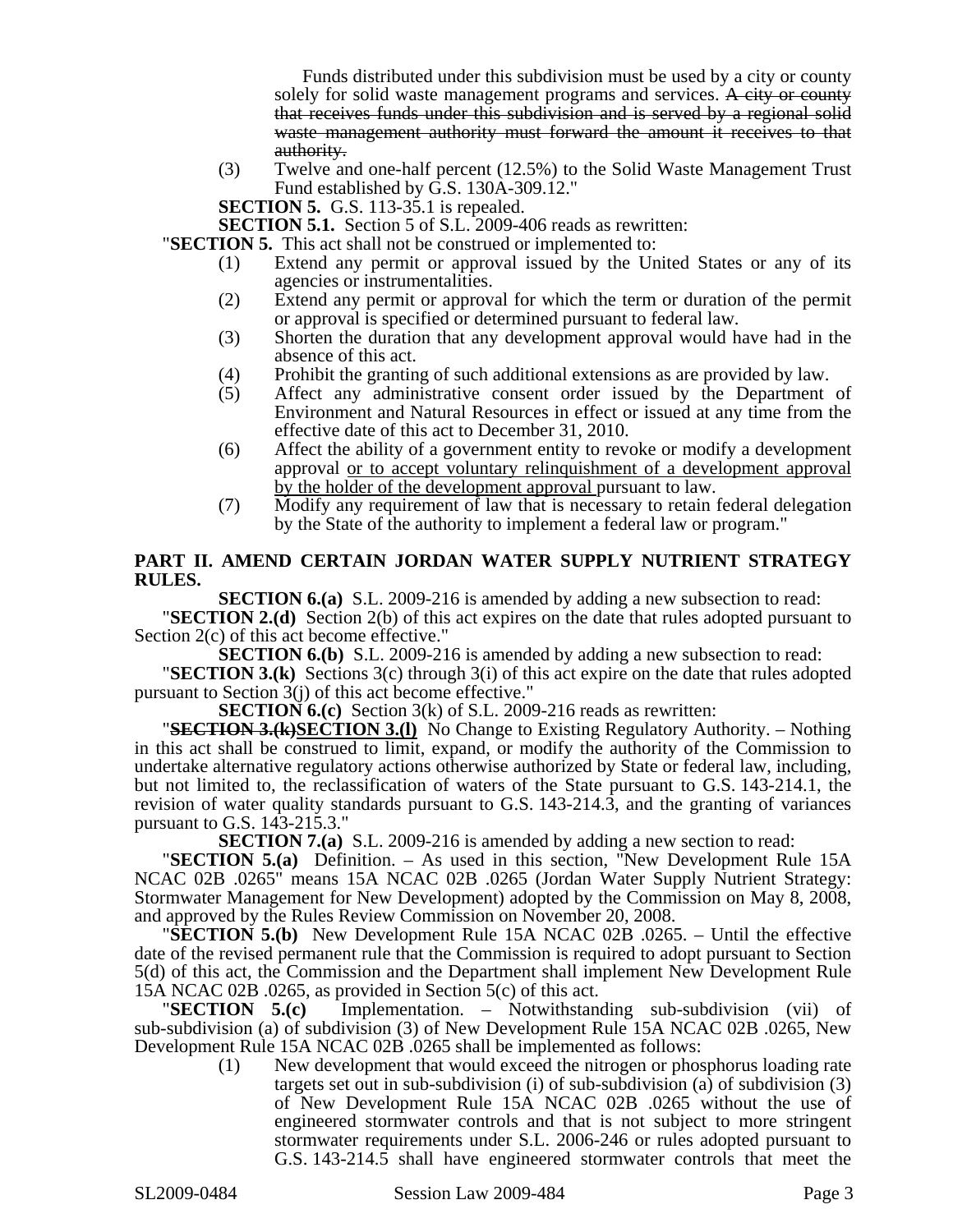design requirements set out in sub-subdivision (iv) of sub-subdivision (a) of subdivision (3) of New Development Rule 15A NCAC 02B .0265 and achieve eighty-five percent (85%) removal of total suspended solids.

(2) A developer may offset part of the nitrogen and phosphorus load from a new development by implementing or funding off-site management measures in accordance with this subdivision. New development shall comply with requirements for engineered stormwater controls as set out in this act and in New Development Stormwater Rule 15A NCAC 02B .0265. On-site stormwater controls shall achieve a maximum nitrogen loading rate that does not exceed six pounds per acre per year for single-family detached and duplex residential development and 10 pounds per acre per year for other development, including multifamily residential, commercial, and industrial. Off-site management measures may be used to offset the difference between the nitrogen and phosphorus loading rates achieved through compliance with the stormwater control requirements of this act and the loading rate targets set out in sub-subdivision (i) of sub-subdivision (a) of subdivision (3) of New Development Rule 15A NCAC 02B .0265. Off-site offsetting measures shall achieve at least the reduction in nitrogen and phosphorus loading equivalent to the remaining reduction needed to comply with the loading rate targets set out in sub-subdivision (i) of sub-subdivision (a) of subdivision (3) of New Development Rule 15A NCAC 02B .0265. A developer may make offset payments to the North Carolina Ecosystem Enhancement Program contingent upon acceptance of payments by that Program. A developer may use an offset option provided by the local government in which the development activity occurs. A developer may propose other offset measures to the local government, including providing his or her own off-site offset or utilizing a private seller. All offset measures identified above shall meet the requirements of subdivisions (2) through (4) of 15A NCAC 02B .0273.

"**SECTION 5.(d)** Additional Rule-Making Authority. – The Commission shall adopt a rule to replace New Development Rule 15A NCAC 02B .0265. Notwithstanding G.S. 150B-19(4), the rule adopted by the Commission pursuant to this section shall be substantively identical to the provisions of Section 5(c) of this act. Rules adopted pursuant to this section are not subject to G.S. 150B-21.9 through G.S. 150B-21.14. Rules adopted pursuant to this section shall become effective as provided in G.S. 150B-21.3(b1) as though 10 or more written objections

had been received as provided by G.S. 150B-21.3(b2). "**SECTION 5.(e)** Sunset. – Section 5(c) of this act expires on the date that rules adopted pursuant to Section 5(d) of this act become effective."

**SECTION 7.(b)** S.L. 2009-216 is amended by adding a new section to read: "**SECTION 6.(a)** Definitions. – The following definitions apply to this section and its implementation:

- (1) The definitions set out in G.S. 143-212 and G.S. 143-213.
- (2) The definitions set out in 15A NCAC 02B .0262 (Jordan Water Supply Nutrient Strategy: Purpose and Scope) and 15A NCAC 02B .0263 (Jordan Water Supply Nutrient Strategy: Definitions).
- (3) "State and Federal Rule 15A NCAC 02B .0271" means 15A NCAC 02B .0271 (Jordan Water Supply Nutrient Strategy: Stormwater Requirements for State and Federal Entities), adopted by the Commission on May 8, 2008, and approved by the Rules Review Commission on October 16, 2008.
- (4) "Riparian Buffer Rule 15A NCAC 02B .0267" means 15A NCAC 02B .0267 (Jordan Water Supply Nutrient Strategy: Protection of Existing Riparian Buffers), adopted by the Commission on May 8, 2008, and approved by the

Rules Review Commission on November 20, 2008. "**SECTION 6.(b)** State and Federal Rule 15A NCAC 02B .0271. – Until the effective date of the revised permanent rule that the Commission is required to adopt pursuant to Section 6(d) of this act, the Commission and the Department shall implement the State and Federal Rule 15A NCAC 02B .0271, as provided in Section 6(c) of this act.

"**SECTION 6.(c)** Implementation. – Notwithstanding State and Federal Rule 15A NCAC 02B .0271, the Commission shall implement the State and Federal Rule 15A NCAC 02B .0271 as follows: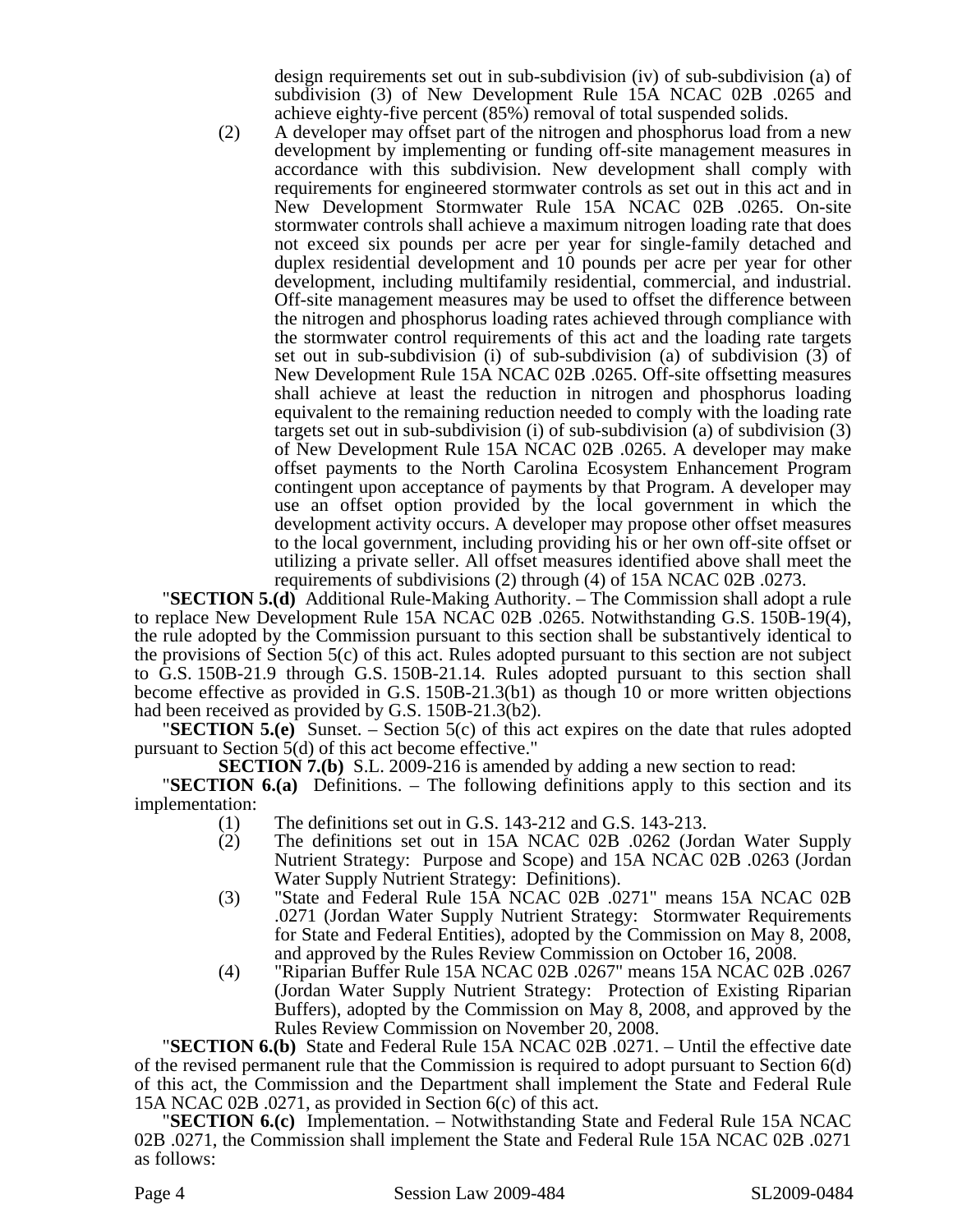- (1) The load reduction goal for existing North Carolina Department of Transportation roadway and nonroadway development shall be established as provided in this subdivision. The load reduction goal shall be designed to achieve, relative to the baseline period 1997 through 2001, an eight percent (8%) reduction in nitrogen loading and a five percent (5%) reduction in phosphorus loading reaching Jordan Reservoir from existing roadway and nonroadway development in the Upper New Hope and Haw subwatersheds. The load reduction goal for the Lower New Hope arm shall be designed to maintain no increases in nitrogen and phosphorus loads from existing roadway and nonroadway development relative to the baseline period 1997 through 2001. Load reduction goals for each subwatershed shall be calculated from baseline loads for existing North Carolina Department of Transportation development present during the baseline period. Baseline loads shall be established for roadways and industrial facilities using stormwater runoff nutrient load characterization data collected through the National Pollutant Discharge Elimination System (NPDES) Research Program under NCS0000250 Permit Part II Section G. Baseline loads for other nonroadway development shall be calculated by applying the Tar-Pamlico Nutrient Export Calculation Worksheet, Piedmont Version, dated October 2004, to acreages of nonroadway development under the control of North Carolina Department of Transportation during the baseline period. The baseline load for other nonroadway development may also be calculated using an equivalent or more accurate method acceptable to the Department and recommended by the Scientific Advisory Board established pursuant to Section 4(a) of S.L. 2009-216. The load reduction goal shall be adjusted to account for nutrient loading increases from existing roadway and nonroadway development subsequent to the baseline period but prior to implementation of new development stormwater programs pursuant to 15A NCAC 02B .0271(4)(c).
- (2) Sub-subdivision (b) of subdivision (3) and sub-subdivision (d) of subdivision (4) of State and Federal Rule 15A NCAC 02B .0271 shall be implemented as follows:
	- a. If the March 1, 2014, monitoring report or any subsequent monitoring report for the Upper New Hope Creek Arm of Jordan Reservoir required under Section 3(c) of S.L. 2009-216 shows that nutrient-related water quality standards are not being achieved, State and federal entities shall develop and implement a program to control nutrient loading from existing development within the subwatershed, as provided in this section and State and Federal Rule 15A NCAC 02B .0271. If the March 1, 2017, monitoring report or any subsequent monitoring report for the Haw River Arm or the Lower New Hope Creek Arm of Jordan Reservoir required under Section 3(c) of S.L. 2009-216 shows that nutrient-related water quality standards are not being achieved, State and federal entities shall develop and implement a program to control nutrient loading from existing development within the subwatershed, as provided in this section and State and Federal Rule 15A NCAC 02B .0271. The Department shall defer development and implementation of a program to control nutrient loading from existing development required in a subwatershed by this sub-subdivision if it determines that additional reductions in nutrient loading from existing development in that subwatershed will not be necessary to achieve nutrient-related water quality standards. In making this determination, the Department shall consider the anticipated effect of measures implemented or scheduled to be implemented to reduce nutrient loading from sources in the subwatershed other than existing development. If any subsequent monitoring report for an arm of Jordan Reservoir required under Section 3(c) of S.L. 2009-216 shows that nutrient-related water quality standards have not been achieved,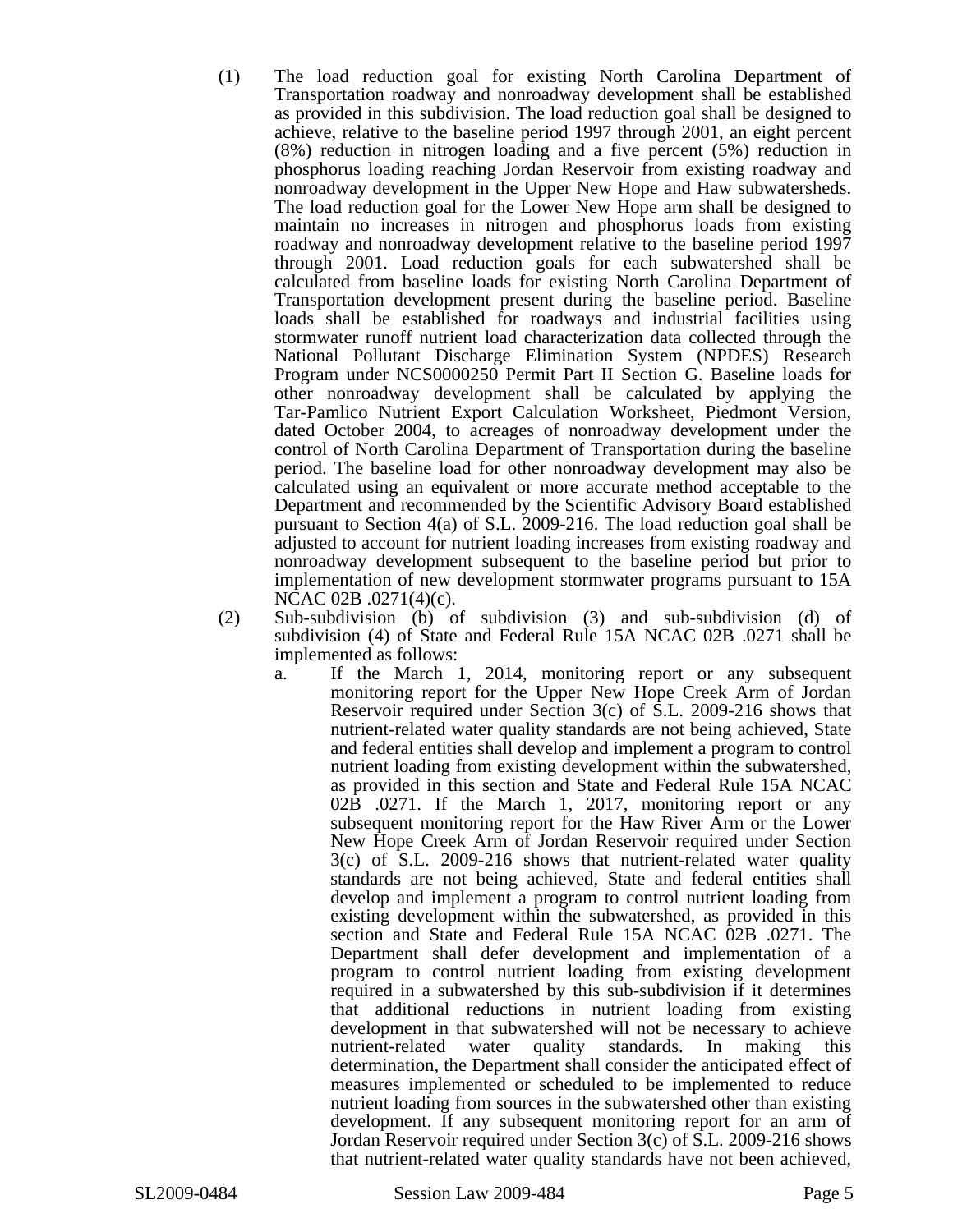the Department shall notify each State and federal entity, and each entity shall develop and implement a program to control nutrient loading from existing development as provided in this section and State and Federal Rule 15A NCAC 02B .0271.

- b. If the Commission requires additional reductions in nutrient loading from local governments pursuant to Section 3(f) of S.L. 2009-216, the Commission shall require State and federal entities to modify their nutrient reduction programs for the Upper New Hope Creek subwatershed to achieve a total reduction in nitrogen loading from existing roadway and nonroadway development in nitrogen loading from existing development of thirty-five percent (35%) relative to the baseline period 1997-2001.
- (3) Notwithstanding sub-subdivision (d) of subdivision (4) of State and Federal Rule 15A NCAC 02B .0271, the North Carolina Department of Transportation may achieve the nutrient load reduction goal in subdivision (1) of this section for existing roadway and nonroadway development under its control by development of a load reduction program that addresses both roadway and nonroadway development in the watershed for each arm of Jordan Reservoir. A combined program to address roadway and nonroadway development may include stormwater retrofits and other load-reducing measures in the watershed including, but not limited to, illicit discharge removal; street sweeping; source control activities such as pet waste reduction and fertilizer management at NCDOT facilities; improvement of existing stormwater structures; alternative stormwater practices such as use of rain barrels and cisterns; stormwater capture and reuse; and purchase of nutrient reduction credits. NCDOT may meet minimum implementation rate and schedule requirements by implementing a combination of three stormwater retrofits per year for existing roadway development in the Jordan Lake watershed and other load-reducing measures identified in the program to control nutrient loading from existing development developed pursuant to State and Federal Entities Rule 15A NCAC 02B .0271 and this act and approved by the Commission.

"**SECTION 6.(d)** Additional Rule-Making Authority. – The Commission shall adopt a rule to replace State and Federal Rule 15A NCAC 02B .0271. Notwithstanding G.S. 150B-19(4), the rule adopted by the Commission pursuant to this section shall be substantively identical to the provisions of Section 6(c) of this act. Rules adopted pursuant to this section are not subject to G.S. 150B-21.9 through G.S. 150B-21.14. Rules adopted pursuant to this section shall become effective as provided in G.S. 150B-21.3(b1) as though 10 or more written objections had been received as provided by G.S. 150B-21.3(b2).

"**SECTION 6.(e)** Sunset. – Section 6(c) of this act expires on the date that rules adopted pursuant to Section 6(d) of this act become effective.

"**SECTION 6.(f)** Riparian Buffer Rule 15A NCAC 02B .0267. – Until the effective date of the revised permanent rule that the Commission is required to adopt pursuant to Section 6(h) of this act, the Commission and the Department shall implement the Riparian Buffer Rule 15A NCAC 02B .0267, as provided in Section 6(g) of this act.

"**SECTION 6.(g)** Implementation. – Notwithstanding Riparian Buffer Rule 15A NCAC 02B .0267, the Commission shall implement Riparian Buffer Rule 15A NCAC 02B .0267 as provided in this section.

- (1) For purposes of implementing Riparian Buffer Rule 15A NCAC 02B .0267, the Commission may only use one of the following types of maps for purposes of identifying a water body subject to the riparian buffer protection requirements of Riparian Buffer Rule 15A NCAC 02B .0267:
	- a. The most recent version of the soil survey map prepared by the Natural Resources Conservation Service of the United State Department of Agriculture.
	- b. The most recent version of the 1:24,000 scale (7.5 minute) quadrangle topographic maps prepared by the United States Geological Survey.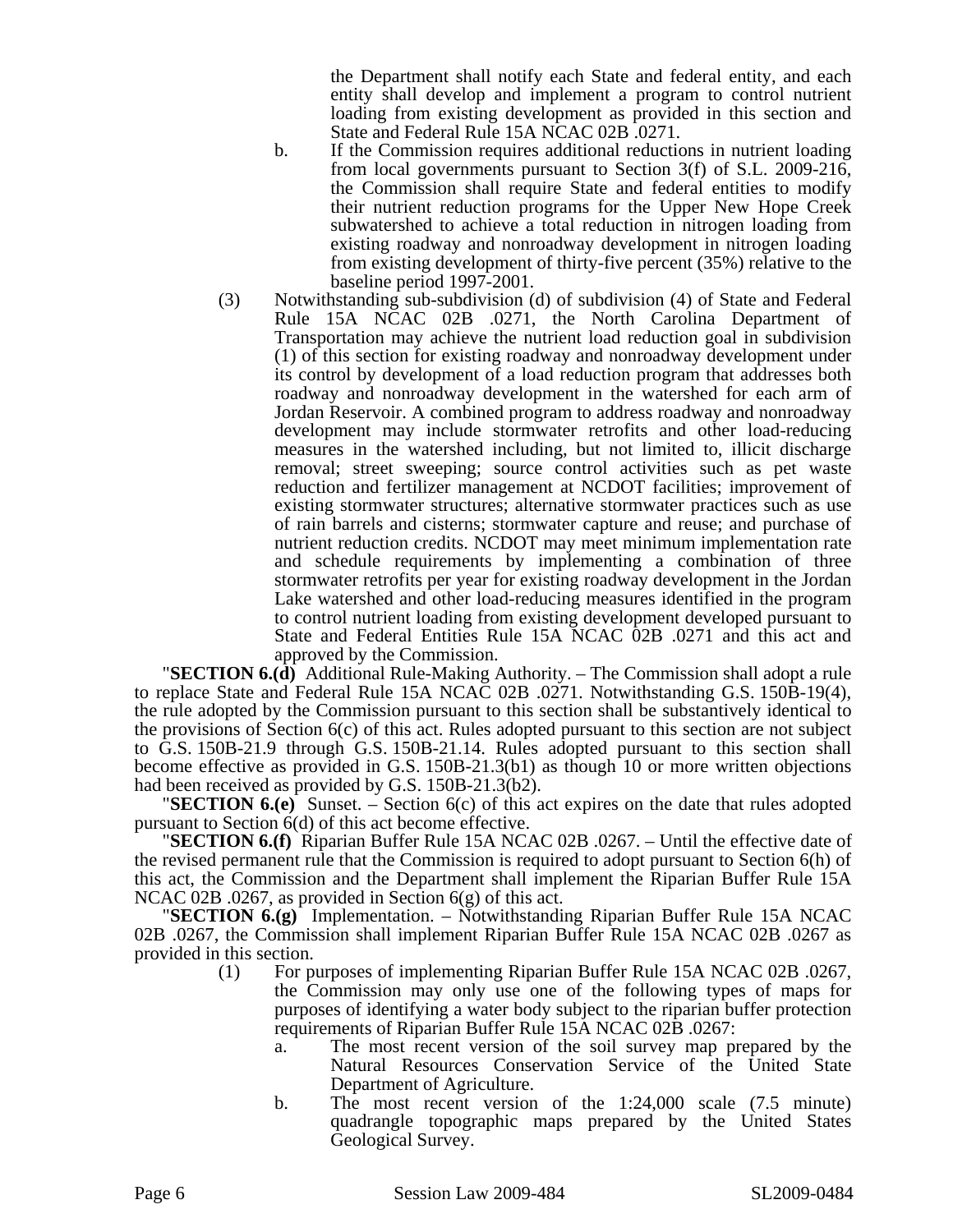- c. A map approved by the Geographic Information Coordinating Council and by the Commission. Prior to approving a map under this sub-subdivision, the Commission shall provide a 30-day public notice and opportunity for comment.
- (2) Alternative maps approved by the Commission under subdivision (1) of this section shall not be used for buffer delineation on projects that are existing and ongoing within the meaning of subdivision (6) of Riparian Buffer Rule 15A NCAC 02B .0267.
- (3) Sub-subdivision a. of subdivision (4) of Riparian Buffer Rule 15A NCAC 02B .0267 shall be interpreted to prohibit only those activities conducted outside the buffer that have the effect of altering the hydrology in violation of the diffuse flow requirements set out in subdivision (8) of Riparian Buffer Rule 15A NCAC 02B .0267.

"**SECTION 6.(h)** Additional Rule-Making Authority. – The Commission shall adopt a rule to replace Riparian Buffer Rule 15A NCAC 02B .0267. Notwithstanding G.S. 150B-19(4), the rule adopted by the Commission pursuant to this section shall be substantively identical to the provisions of Section  $6(g)$  of this act. Rules adopted pursuant to this section are not subject to G.S. 150B-21.9 through G.S. 150B-21.14. Rules adopted pursuant to this section shall become effective as provided in G.S. 150B-21.3(b1) as though 10 or more written objections had been received as provided by G.S. 150B-21.3(b2).

**"SECTION 6.(i)** Sunset. – Section  $6(g)$  of this act expires on the date that rules adopted pursuant to Section 6(h) of this act become effective."

**SECTION 8.** Sections 5 through 8 of S.L. 2009-216 read as rewritten:

"**SECTION 5.SECTION 7.** No Preemption. – A local government may adopt and implement a stormwater management program that contains provisions that are more restrictive than the standards set forth in Sections  $2$  and  $32$ , 3, and 5 of this act or in any rules concerning stormwater management in the Jordan watershed adopted by the Commission. This section shall not be construed to authorize a local government to impose stormwater management requirements on lands in agriculture or forestry.

"**SECTION 6.SECTION 8.** Construction of Act. –

- (1) Except as specifically provided in Sections  $2(e)$  and  $3(i)$ Sections  $2(c)$ ,  $3(i)$ , 5(d), and 6(h) of this act, nothing in this act shall be construed to limit, expand, or otherwise alter the authority of the Commission or any unit of local government.
- (2) This act shall not be construed to affect any delegation of any power or duty

by the Commission to the Department or subunit of the Department. "**SECTION 7.SECTION 9.** Note to Revisor of Statutes. – Notwithstanding G.S. 164-10, the Revisor of Statutes shall not codify any of the provisions of this act. The Revisor of Statutes shall set out the text of Section 2 of this act as a note to G.S. 143-215.1 and may make notes concerning this act to other sections of the General Statutes as the Revisor of Statutes deems appropriate. The Revisor of Statutes shall set out the text of Sections 3, 4, 5, and 6 of this act as a note to G.S. 143-214.7 and may make notes concerning this act to other sections of the

General Statutes as the Revisor of Statutes deems appropriate.<br>
"**SECTION 8.SECTION 10.** Effective Date. – This act is effective when it becomes law."

## **PART III. ENVIRONMENTAL TECHNICAL CORRECTIONS.**

**SECTION 9.** G.S. 120-70.61(c) reads as rewritten:

## "**§ 120-70.61. Membership; cochairs; vacancies; quorum.**

Except as otherwise provided in this section, a legislative member of the Commission shall continue to serve for so long as the member remains a member of the General Assembly and no successor has been appointed. A member of the General Assembly who does not seek reelection or is not reelected to the General Assembly may complete a term of service on the Commission until the day on which a new General Assembly convenes. A legislative member of the Commission who resigns or is removed from service in the General Assembly shall be deemed to have resigned or been removed from office on the Commission. Any vacancy that occurs on the Commission shall be filled in the same manner as the original appointment."

**SECTION 10.** G.S. 146-64(9) reads as rewritten: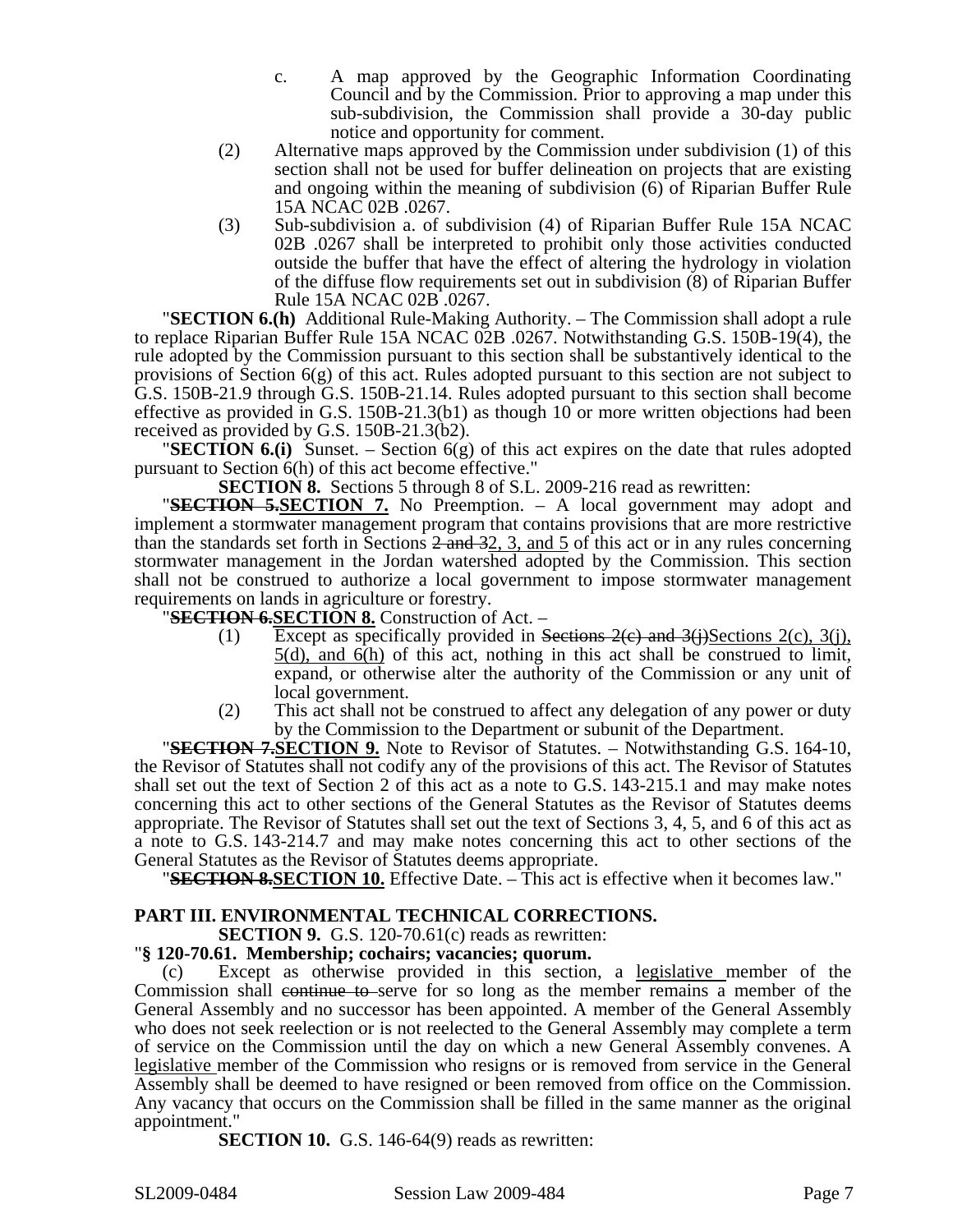"(9) "Vacant and unappropriated lands" means all State lands title to which is vested in the State as sovereign, and land acquired by the State by virtue of being sold for taxes, except swamplands as hereinafter defined.swamplands."

**SECTION 11.** G.S. 130A-310.11 reads as rewritten:

#### "**§ 130A-310.11. Inactive Hazardous Sites Cleanup Fund created.**

There is established under the control and direction of the Department the Inactive Hazardous Sites Cleanup Fund. This fund shall be a revolving fund consisting of any monies appropriated for such purpose by the General Assembly or available to it from grants, taxes, and other monies paid to it or recovered by or on behalf of the Department. The Inactive Hazardous Sites Cleanup Fund shall be treated as a nonreverting special trust fund and shall be credited with interest by the State Treasurer pursuant to G.S. 147-69.2 and G.S. 147-69.3.

(b) Funds credited to the Inactive Hazardous Sites Cleanup Fund pursuant to G.S. 130A-295.9 shall be used only as provided in  $\overline{G.S.}$  130A-309.295.9(c). shall be used only as provided in  $G.S. 130A-309.295.9(c)$ . G.S. 130A-295.9(1) and G.S. 130A-310.5(c).

#### **PART IV. REPORTS CONSOLIDATION.**

**SECTION 12.** G.S. 106-744(i) reads as rewritten:

"(i) The Advisory Committee shall report no later than  $\frac{1}{2}$  - October 1 of each year to the Joint Legislative Commission on Governmental Operations, the Environmental Review Commission, and the House of Representatives and Senate Appropriations Subcommittees on Natural and Economic Resources regarding the activities of the Advisory Committee, the agriculture easements purchased, and agricultural projects funded during the previous year."

**SECTION 13.** G.S. 113-44.15(c) reads as rewritten:

"(c) Reports. – The North Carolina Parks and Recreation Authority shall report no later than October 1 of each year to the Joint Legislative Commission on Governmental Operations, the House and Senate Appropriations Subcommittees on Natural and Economic Resources, the Fiscal Research Division, and the Environmental Review Commission on allocations from the Trust Fund from the prior fiscal year. <del>The Authority also shall provide a progress report no</del> later than March 15 of each year to the same recipients on the activities of and the expenditures from the Trust Fund for the current fiscal year."

**SECTION 14.** G.S. 113-77.9(e) reads as rewritten:

 $\degree$  (e) Reports. – The Secretary shall maintain and annually revise twice each year a list of acquisitions grants made pursuant to this Article. The list shall include the acreage of each tract, the county in which the tract is located, the amount paid-awarded from the Fund to acquire the tract, and the State department or division responsible for managing the tract. The Secretary shall furnish a copy of the list to each Trustee, the Joint Legislative Commission on Governmental Operations, the House and Senate Appropriations Subcommittees on Natural and Economic Resources, the Fiscal Research Division, and the Environmental Review Commission within 30 days after each revision. no later than October 1 of each year."

**SECTION 15.** G.S. 143-58.2(f) is repealed.

#### **PART V. DELAY EFFECTIVE DATES FOR LAWS GOVERNING THE MANAGEMENT OF DISCARDED COMPUTER EQUIPMENT AND DISCARDED TELEVISIONS.**

**SECTION 16.(a)** Section 16.6 of S.L. 2007-550, as amended by Section 7 of S.L. 2008-208, as amended by Section 11.4 of S.L. 2008-198, reads as rewritten:

"**SECTION 16.6.(a)** Part 2E of Article 9 of Chapter 130A of the General Statutes, as enacted by Section 16.1(a) of this act, becomes effective as follows:

- (1) G.S. 130A-309.90 becomes effective  $\frac{1 \text{ January} July}}{1,2010.1}$
- (2) G.S. 130A-309.91 becomes effective  $\frac{1 \text{ January-} July}{2}$  1, 2010.
- $(G)$  G.S. 130A-309.92 becomes effective  $\frac{1}{2}$  January-July 1, 2010.
- (4) G.S. 130A-309.93(a) becomes effective  $\frac{1 \text{ January-} July 1, 2010.}{2010}$
- $(5)$  G.S. 130A-309.93(b) becomes effective  $\frac{1 \text{ January-} July 1, 2010.}{2010}$
- 
- (6) G.S. 130A-309.93(c) becomes effective  $\frac{1}{2}$  January July 1, 2010.<br>(7) G.S. 130A-309.93(d) becomes effective  $\frac{1}{2}$  January July 1, 2010.
- (7) G.S. 130A-309.93(d) becomes effective  $\frac{1}{2}$  January July 1, 2010.<br>(8) G.S. 130A-309.93(e) becomes effective  $\frac{1}{2}$  January July 1, 2010.
- (8) G.S. 130A-309.93(e) becomes effective  $\frac{1 \text{ January July 1, } 2010.}{1 \text{ day 1, } 2010.}$ <br>(9) G.S. 130A-309.93(f) becomes effective  $\frac{1 \text{ January July 1, } 2010.}{1 \text{ day 1, } 2010.}$ G.S. 130A-309.93 $(f)$  becomes effective  $1$  January July 1, 2010.
- (10) G.S. 130A-309.93(g) becomes effective  $\frac{1}{2}$  February February 1, 2011.